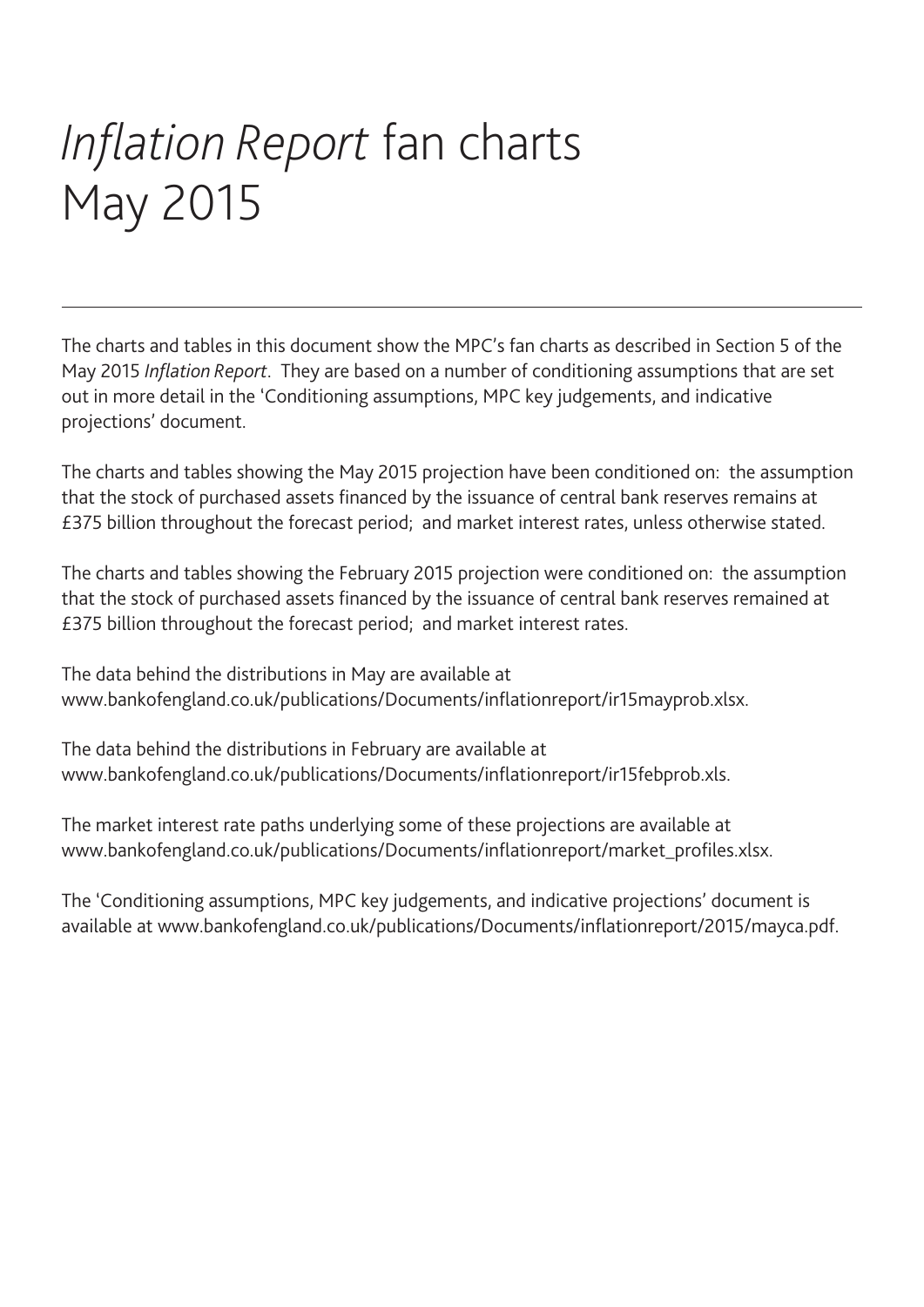## GDP projection (wide bands)<sup>(a)(b)</sup>



GDP projection based on constant nominal interest rates at 0.5% (wide bands)<sup>(a)(b)</sup>



# Projection of the level of GDP (wide bands)(a)(b)(c)



#### GDP projection (narrow bands)<sup>(a)(b)</sup>



GDP projection based on constant nominal interest rates at 0.5% (narrow bands)(a)(b)



Projection of the level of GDP (narrow bands)(a)(b)(c)

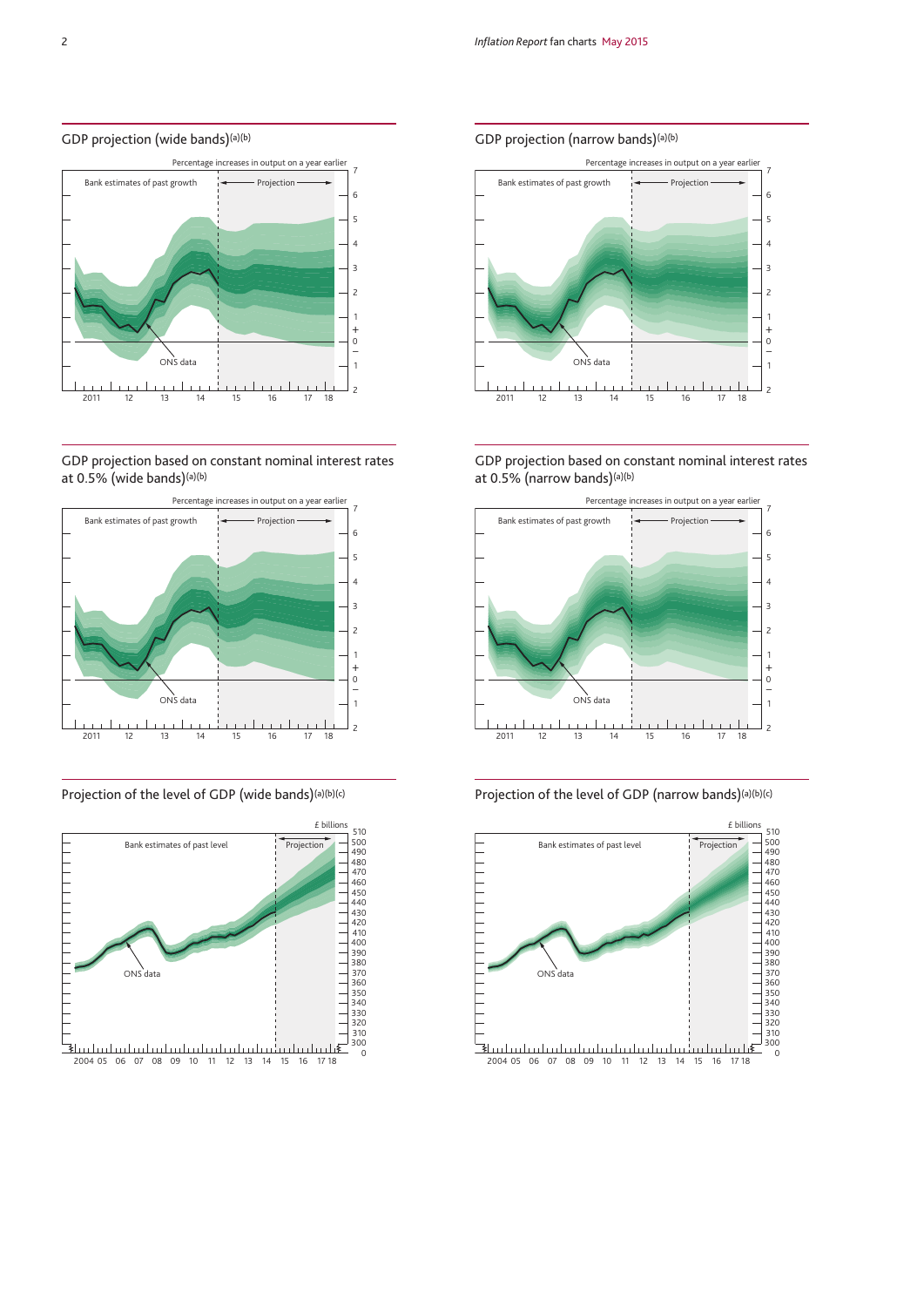#### Projected probabilities of GDP growth in 2016 Q2 (central 90% of the distribution)(a)(d)



#### Projected cumulative probabilities of four-quarter GDP growth in 2017 Q2(e)



# Percentiles of the four-quarter GDP growth distribution(e)

| Probability | 10% | 25% | 50% | 75% | 90% |
|-------------|-----|-----|-----|-----|-----|
| 2016 Q2     | 0.8 | 1.6 | 2.6 | 3.5 | 4.3 |
| 2017 Q2     | 0.5 | 1.4 | 2.4 | 3.4 | 4.3 |
| 2018 Q2     | 0.4 | 1.4 | 2.5 | 3.6 | 4.5 |

#### Calendar-year GDP growth rates of the modal, median and mean paths(g)

|      | Mode | Median | Mean |
|------|------|--------|------|
| 2015 | 2.6  | 2.5    | 2.5  |
| 2016 | 2.6  | 2.6    | 2.6  |
| 2017 | 2.5  | 2.4    | 2.4  |

#### Projected probabilities of GDP growth in 2017 Q2 (central 90% of the distribution)(a)(d)



Probability that two year ahead GDP growth will be above its historical average rate from successive *Inflation Report* projections(f)



#### Percentiles of the four-quarter GDP growth distribution in February(e)

| Probability | 10% | 25% | 50% | 75% | 90% |
|-------------|-----|-----|-----|-----|-----|
| 2016 Q2     | 1.1 | 2.0 | 2.9 | 3.9 | 4.7 |
| 2017 Q2     | 0.7 | 17  | 2.7 | 3.7 | 4.6 |

#### Calendar-year GDP growth rates of the modal, median and mean paths in February(g)

|      | Mode | Median | Mean |
|------|------|--------|------|
| 2015 | 2.9  | 2.9    | 2.9  |
| 2016 | 2.9  | 2.9    | 2.9  |
| 2017 | 2.7  | 2.7    | 2.7  |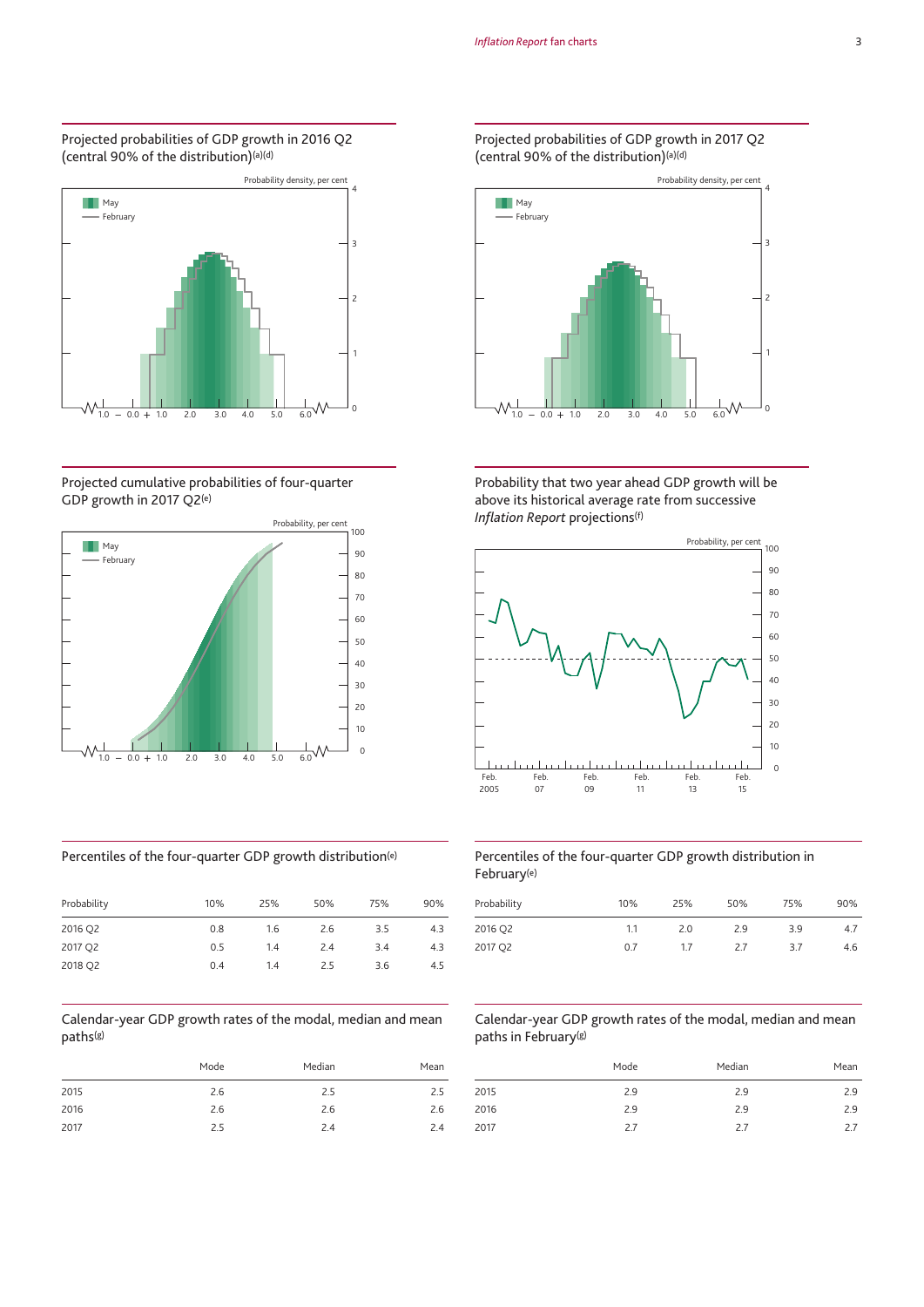#### CPI inflation projection (wide bands)(a)



CPI inflation projection based on constant nominal interest rates at 0.5% (wide bands)(a)



Projected probabilities of CPI inflation in 2016 Q2 (central 90% of the distribution)(a)(d)



CPI inflation projection (narrow bands)(a)



CPI inflation projection based on constant nominal interest rates at 0.5% (narrow bands)(a)



Projected probabilities of CPI inflation in 2017 Q2 (central 90% of the distribution)(a)(d)

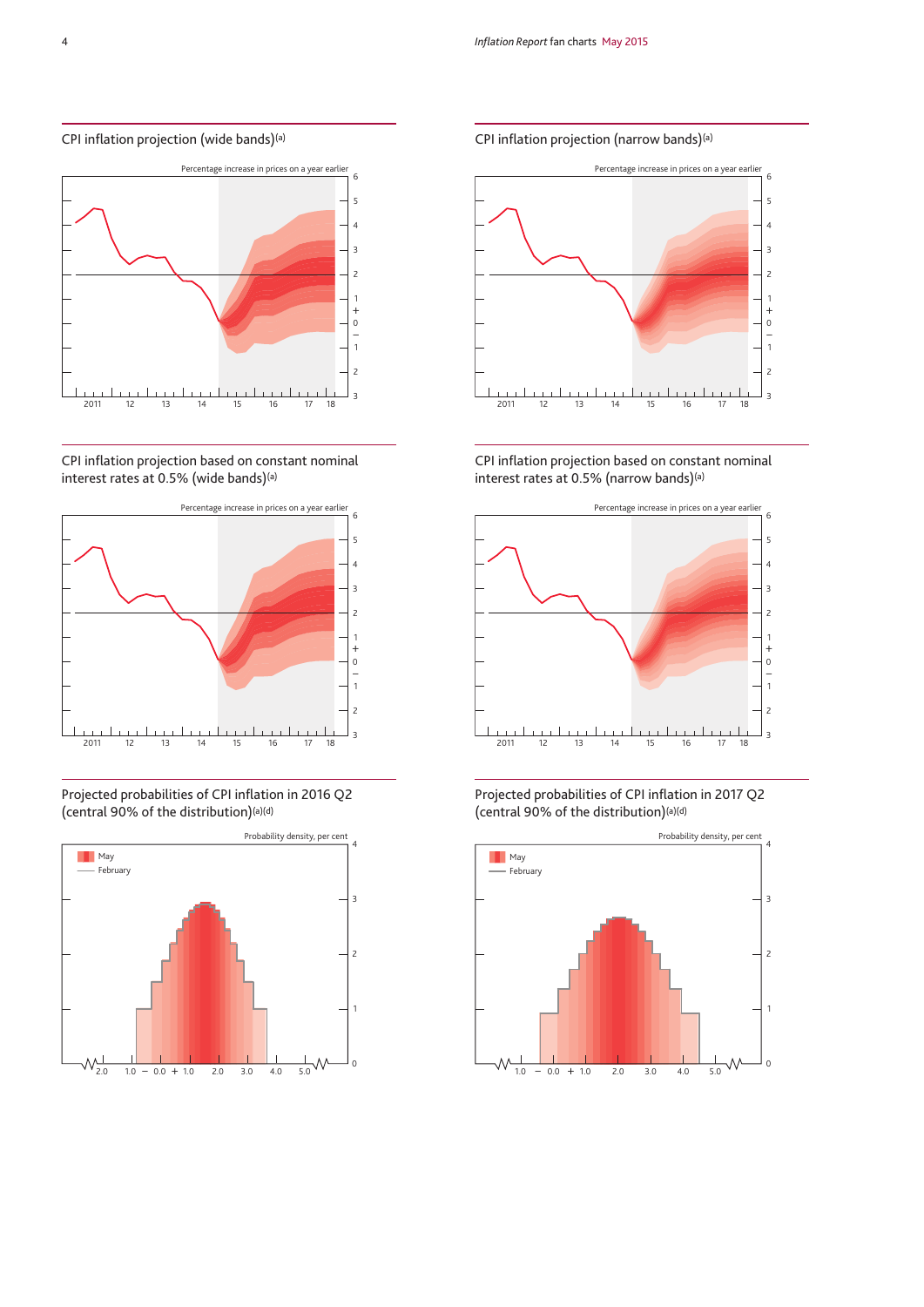

#### Inflation probabilities relative to the target<sup>(h)</sup>

#### Projected cumulative probabilities of CPI inflation in Q2(e)



#### Percentiles of projected CPI inflation distribution(e)

| Probability | 10%    | 25% | 50% | 75% | 90% |
|-------------|--------|-----|-----|-----|-----|
| 2016 Q2     | $-0.4$ | 0.5 | 1.4 | 2.3 | 3.1 |
| 2017 Q2     | 0.1    | 1.0 | 2.0 | 3.0 | 3.9 |
| 2018 Q2     | 0.2    | 1.1 | 21  | 3.2 | 4.1 |

#### Q4 CPI inflation

|         | Mode | Median | Mean |
|---------|------|--------|------|
| 2015 Q4 | 0.7  | 0.7    | 0.6  |
| 2016 Q4 | 1.7  | 1.6    | 1.6  |
| 2017 Q4 | 2.1  | 2.1    | 2.1  |

#### Probability that two year ahead inflation will be above the target from successive *Inflation Report* projections(f)



#### Percentiles of projected CPI inflation distribution in February(e)

| 10%    | 25% | 50% | 75% | 90% |
|--------|-----|-----|-----|-----|
| $-0.4$ | 0.5 | 1.4 | 2.3 | 3.1 |
| 0.1    | 1.0 | 2.0 | 3.0 | 3.9 |
|        |     |     |     |     |

#### Q4 CPI inflation in February

|         | Mode | Median | Mean |
|---------|------|--------|------|
| 2015 Q4 | 0.6  | 0.5    | 0.5  |
| 2016 Q4 | 1.8  | 1.8    | 1.8  |
| 2017 Q4 | 2.1  | 2.1    | 2.1  |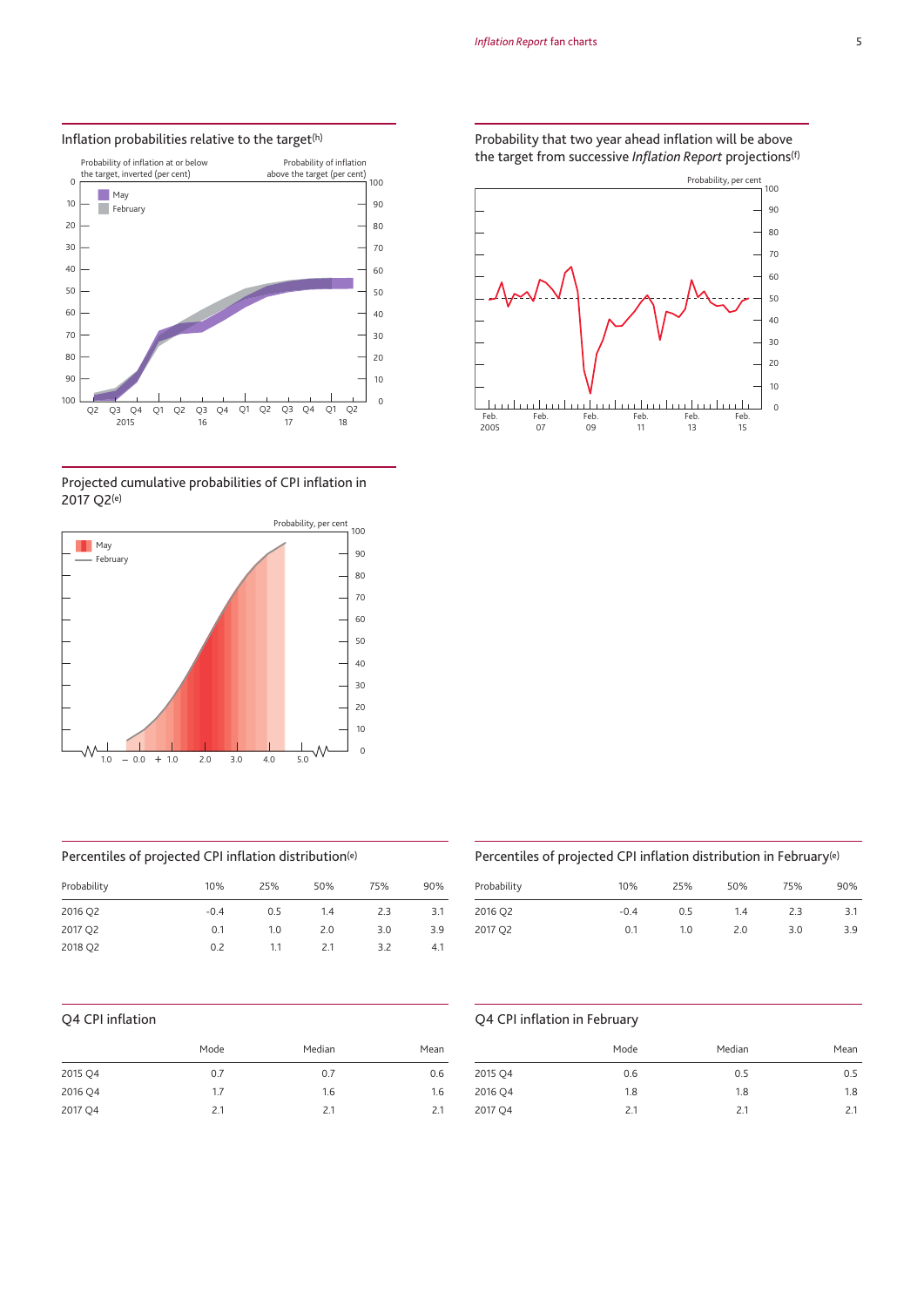Unemployment rate projection $(a)(b)(i)(j)$ 



Unemployment rate projection based on constant nominal interest rates at 0.5%(a)(b)(i)(j)